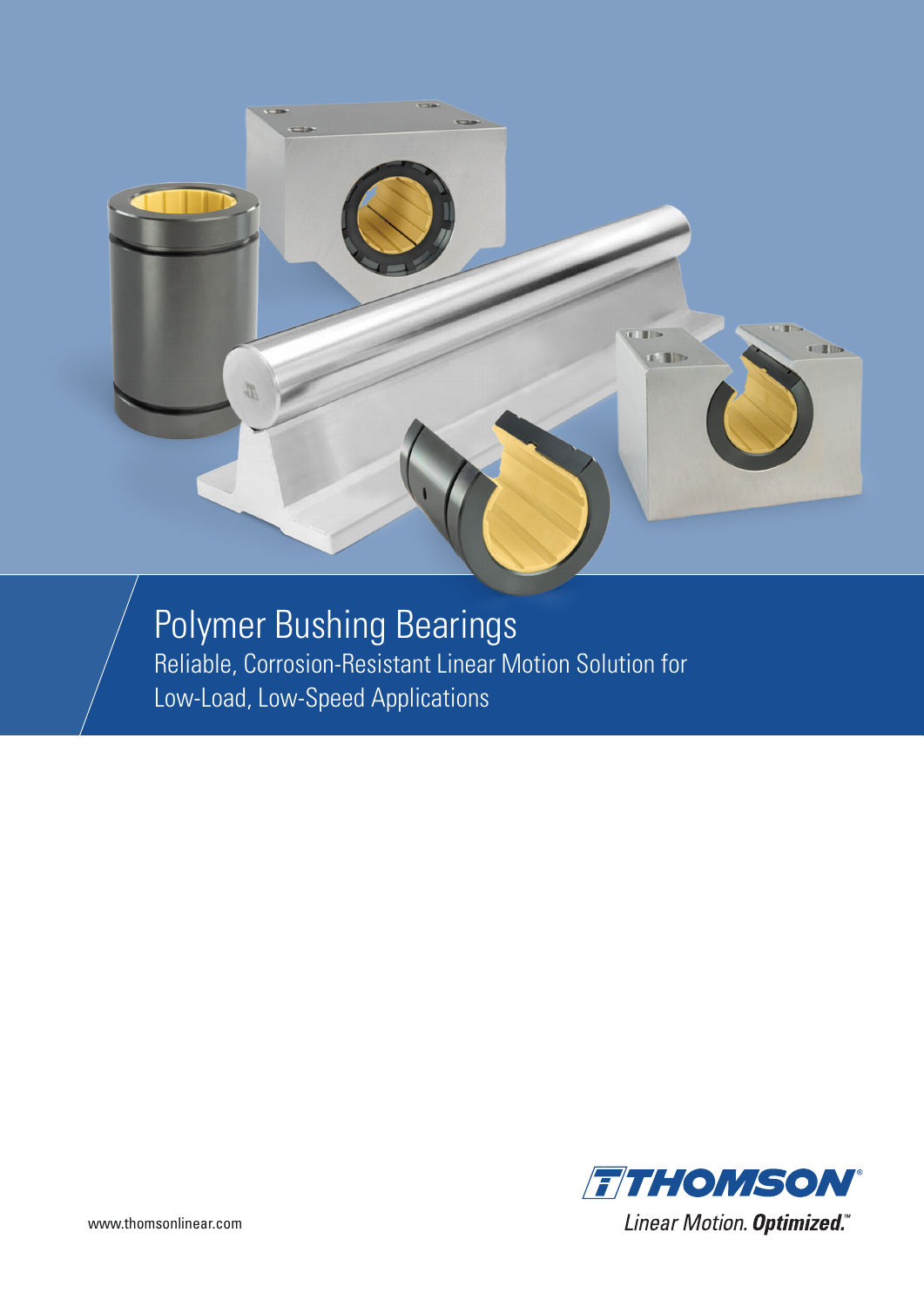

## Increase Your Motion System Design Flexibility

Thomson polymer bushing bearings offer linear motion designers a reliable, yet economical, option for machines in which moment load is non-critical or where contamination and temperature are concerns. These bearings are also useful for applications that require shafting that is incompatible with Thomson Ball Bushing® Bearings such as aluminum or 316 stainless steel.

### **A Reliable and Versatile Alternative**

Handling loads up to 9000 N (2023 lbf), polymer bushing bearings provide a corrosion-resistant option for low-load, low-speed applications. When combined with round rail shafting, pillow blocks or other assembly components, polymer bushing bearings deliver a budget-friendly linear motion solution to a number of applications.

### **Polymer Bushing Bearings Applications**

- Factory Automation
- Robotics
- Health and Fitness
- Medical Automation
- Woodworking
- Packaging
- Food and Beverage
- Vending

### **Polymer Bushing Bearings Highlights**

- Available in sizes of 6 to 50 mm (closed) and 10 to 50 mm (open)
- Maintenance-free operation
- Polymer liners reduce noise
- Dirt and dust resistant
- Anodized aluminum adapter
- Available with aluminum pillow blocks
- Operate in temperatures ranging from - 50˚C to 90˚C (- 58˚F to 194˚F)
- Available in open and closed types





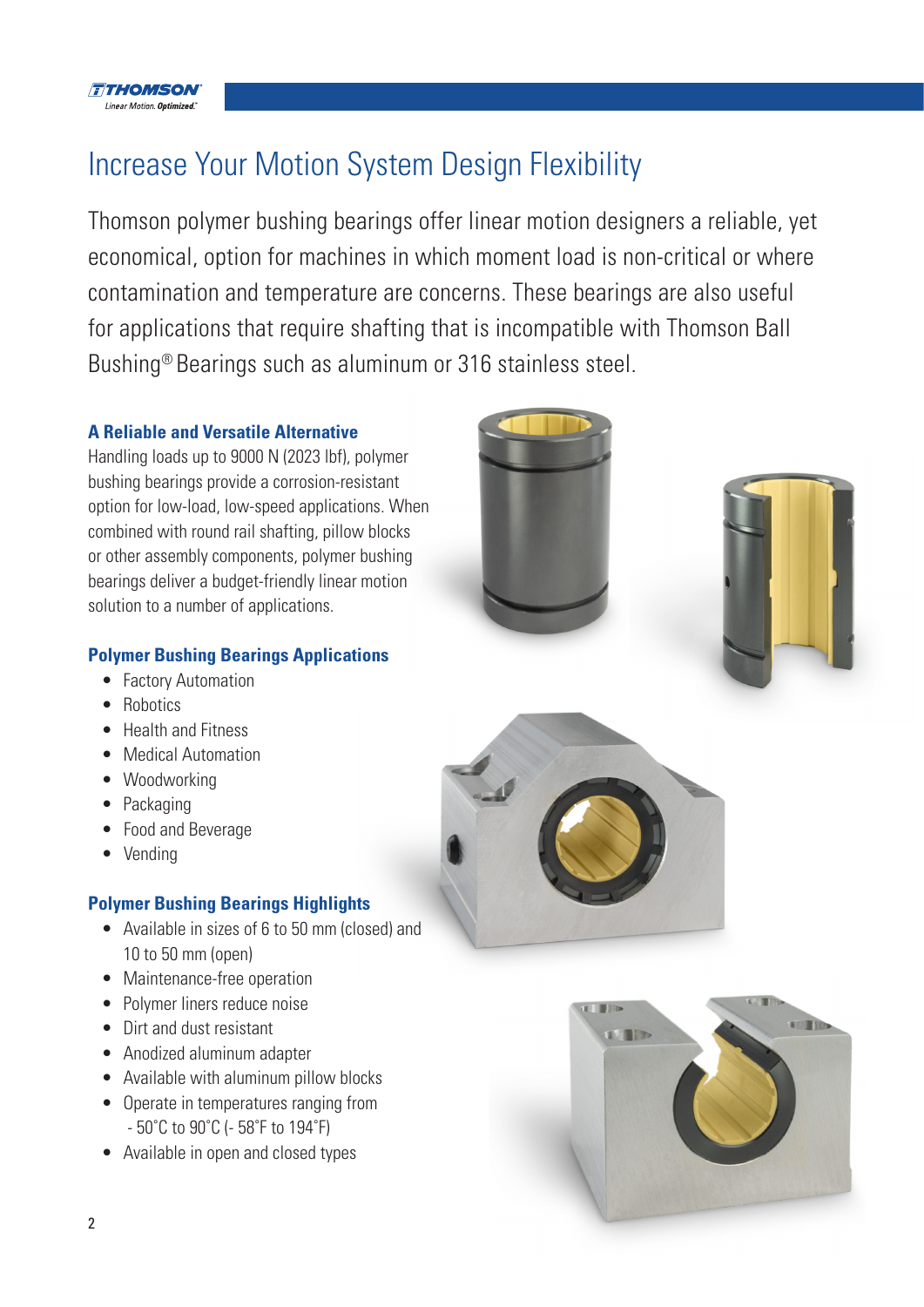Speed vs. Load



## Technical Specifications Max. load [N (lbf)] 9000 (2023) Max. speed [m/s (in/sec)] 8 (315) Bushing sizes closed type **EXES** and the extent of the extent of the extent of the extent of the extendition of the extendition of the extendition of the extendition of the extendition of the extendition of the extendition Bushing sizes open type **[mm]** 10, 12, 16, 20, 25, 30, 40, 50 Operating temperature limits  $[°C (°F)]$  - 50 – 90 (- 58 – 194) Housing material and the contract of the contract of the contract of the contract of the contract of the contract of the contract of the contract of the contract of the contract of the contract of the contract of the contr

## Ordering Key

| ____<br>◡<br>$\sim$ $\sim$ $\sim$ $\sim$                                                                                   |                                                                                                                                                                 |                                                                  |
|----------------------------------------------------------------------------------------------------------------------------|-----------------------------------------------------------------------------------------------------------------------------------------------------------------|------------------------------------------------------------------|
|                                                                                                                            | $\overline{2}$                                                                                                                                                  | 3                                                                |
| <b>PL</b>                                                                                                                  | <b>M08</b>                                                                                                                                                      | <b>OPN</b>                                                       |
| 1. Type<br>PL -<br>$=$ Polymer Bushing<br>$PLB =$ Polymer bushing pillow block<br>PLTB = Polymer bushing twin pillow block | 2. Size<br>$M08 = 8$ mm<br>$M10 = 10$ mm<br>$M12 = 12$ mm<br>$M16 = 16$ mm<br>$M20 = 20$ mm<br>$M25 = 25$ mm<br>$M30 = 30$ mm<br>$M40 = 40$ mm<br>$M50 = 50$ mm | 3. Configuration<br>$(blank) = Closed$<br><b>OPN</b><br>$=$ Open |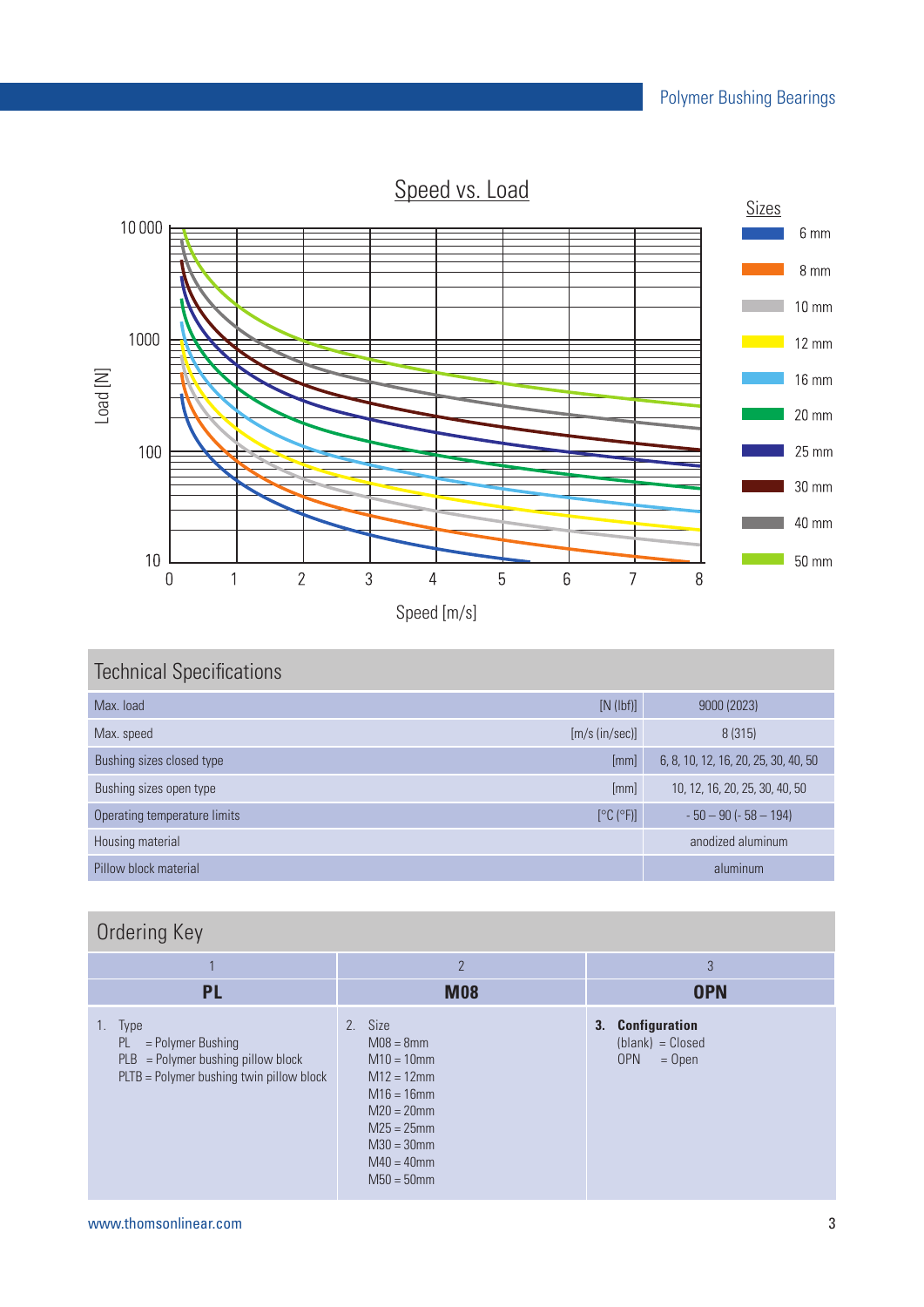# Polymer Bushings - Closed Type





| <b>Dimensions</b> | Projection |
|-------------------|------------|
| mm                |            |

### Dimensions [mm]

| Part<br><b>Number</b> | Inside Diameter<br>(d) | Inside Diameter<br><b>Tolerance</b> | Outside Diameter<br>(D) | Length<br>(C) | <b>Retaining Rings</b><br><b>Distance</b><br>(C1) | <b>Retaining Rings</b><br><b>Groove Width</b><br>(C2) |
|-----------------------|------------------------|-------------------------------------|-------------------------|---------------|---------------------------------------------------|-------------------------------------------------------|
| PLM06                 | 6                      | $+0.020/+0.068$                     | 12                      | 22            | 14.2                                              | 1.1                                                   |
| PLM08                 | $\, 8$                 | $+0.025/+0.083$                     | 16                      | 25            | 16.2                                              | 1.1                                                   |
| <b>PLM10</b>          | 10                     | $+0.030/+0.088$                     | 19                      | 29            | 21.6                                              | 1.3                                                   |
| <b>PLM12</b>          | 12                     | $+0.030/+0.088$                     | 22                      | 32            | 22.6                                              | 1.3                                                   |
| <b>PLM16</b>          | 16                     | $+0.030/+0.088$                     | 26                      | 36            | 24.6                                              | 1.3                                                   |
| <b>PLM20</b>          | 20                     | $+0.030/+0.091$                     | 32                      | 45            | 31.2                                              | 1.6                                                   |
| <b>PLM25</b>          | 25                     | $+0.030/+0.091$                     | 40                      | 58            | 43.7                                              | 1.85                                                  |
| <b>PLM30</b>          | 30                     | $+0.040/+0.110$                     | 47                      | 68            | 51.7                                              | 1.85                                                  |
| <b>PLM40</b>          | 40                     | $+0.040/+0.115$                     | 62                      | 80            | 60.3                                              | 2.15                                                  |
| <b>PLM50</b>          | 50                     | $+0.050/+0.0130$                    | 75                      | 100           | 77.3                                              | 2.65                                                  |

| Part<br>Number | <b>Shaft Diameter</b> | Dynamic Load<br>$F$ max. $(N)$<br>$P = 5 MPa$ | <b>Static Load</b><br>$F$ max. $(N)$<br>$P = 35 MPa$ | Weight<br>[kg] |
|----------------|-----------------------|-----------------------------------------------|------------------------------------------------------|----------------|
| PLM06          | $6\,$                 | 525                                           | 3675                                                 | 5              |
| PLM08          | 8                     | 960                                           | 6720                                                 | 9              |
| <b>PLM10</b>   | 10                    | 725                                           | 5075                                                 | 12             |
| <b>PLM12</b>   | 12                    | 960                                           | 6720                                                 | 20             |
| <b>PLM16</b>   | 16                    | 1440                                          | 10080                                                | 28             |
| <b>PLM20</b>   | 20                    | 2250                                          | 15750                                                | 50             |
| <b>PLM25</b>   | 25                    | 3625                                          | 25375                                                | 104            |
| <b>PLM30</b>   | 30                    | 5100                                          | 35700                                                | 163            |
| <b>PLM40</b>   | 40                    | 8000                                          | 56000                                                | 341            |
| <b>PLM50</b>   | 50                    | 9000                                          | 87500                                                | 589            |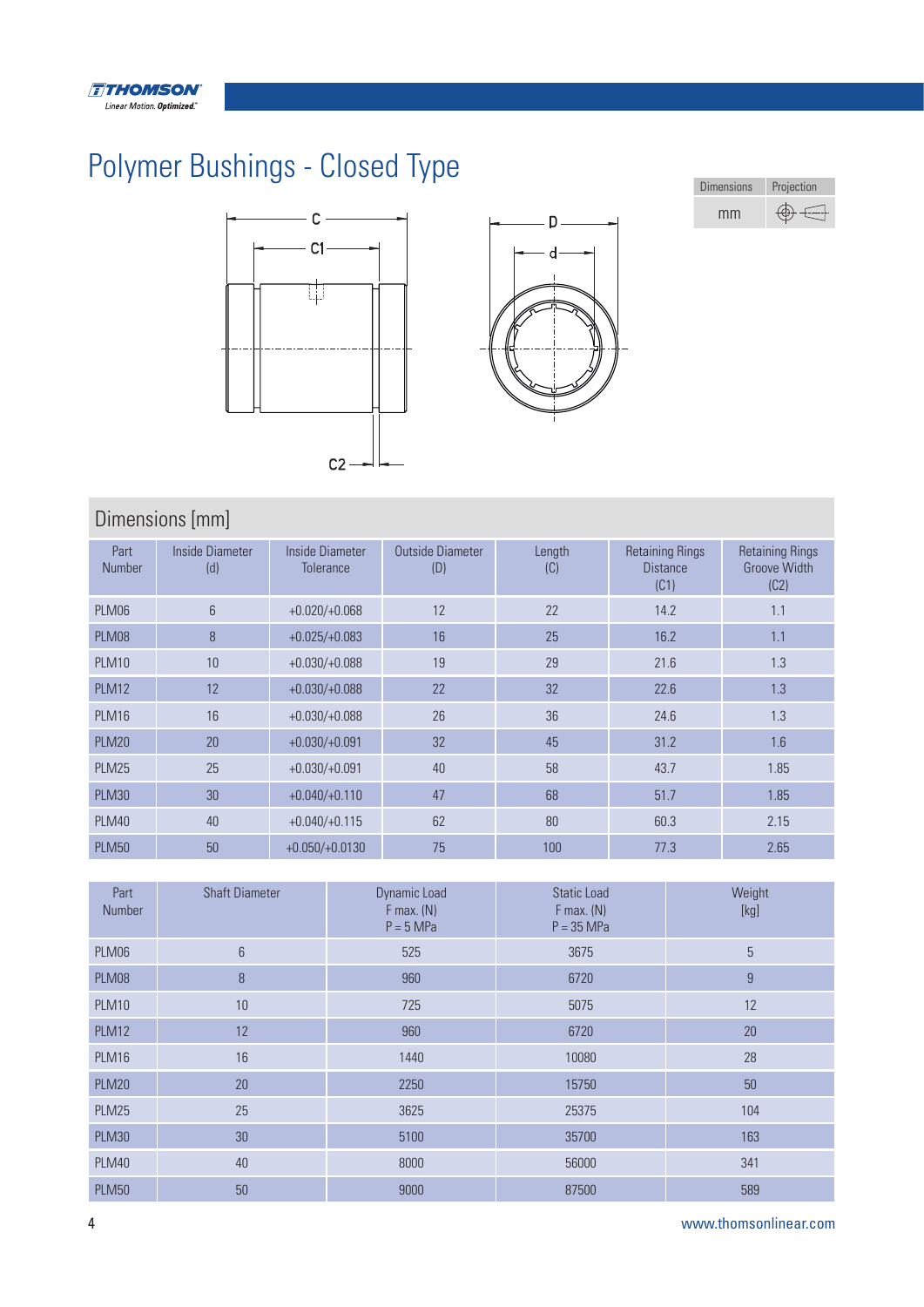# Polymer Bushings - Open Type







### Dimensions [mm]

| Part<br>Number | Inside<br><b>Diameter</b><br>(d) | Inside Diameter<br><b>Tolerance</b> | Outside<br><b>Diameter</b><br>(D) | Length<br>(C) | <b>Retaining Rings</b><br><b>Distance</b><br>(C1) | <b>Retaining Rings</b><br><b>Groove Width</b><br>(C2) | Opening<br>Width<br>(E) |
|----------------|----------------------------------|-------------------------------------|-----------------------------------|---------------|---------------------------------------------------|-------------------------------------------------------|-------------------------|
| PLM100PN       | 10                               | $+0.030/+0.088$                     | 19                                | 29            | 21.6                                              | 1.30                                                  | 7.3                     |
| PLM120PN       | 12                               | $+0.030/+0.088$                     | 22                                | 32            | 22.6                                              | 1.30                                                  | 9.0                     |
| PLM160PN       | 16                               | $+0.030/+0.088$                     | 26                                | 36            | 24.6                                              | 1.30                                                  | 11.6                    |
| PLM200PN       | 20                               | $+0.030/+0.091$                     | 32                                | 45            | 31.2                                              | 1.60                                                  | 12.0                    |
| PLM250PN       | 25                               | $+0.030/+0.091$                     | 40                                | 58            | 43.7                                              | 1.85                                                  | 14.5                    |
| PLM300PN       | 30                               | $+0.040/+0.110$                     | 47                                | 68            | 51.7                                              | 1.85                                                  | 16.6                    |
| PLM400PN       | 40                               | $+0.040/+0.115$                     | 62                                | 80            | 60.3                                              | 2.15                                                  | 21.0                    |
| PLM500PN       | 50                               | $+0.050/+0.130$                     | 75                                | 100           | 77.3                                              | 2.65                                                  | 25.5                    |

| Part<br><b>Number</b> | Shaft Diameter |             | Dynamic Load<br>$F$ max. $(N)$<br>$P = 5 MPa$ |             |             | Weight<br>[kg] |             |     |  |
|-----------------------|----------------|-------------|-----------------------------------------------|-------------|-------------|----------------|-------------|-----|--|
|                       |                | $0^{\circ}$ | $90^\circ$                                    | $180^\circ$ | $0^{\circ}$ | $90^\circ$     | $180^\circ$ |     |  |
| PLM100PN              | 10             | 725         | 500                                           | 196         | 5075        | 3500           | 1370        | 9   |  |
| PLM120PN              | 12             | 960         | 635                                           | 240         | 6720        | 4445           | 1680        | 15  |  |
| PLM160PN              | 16             | 1440        | 990                                           | 396         | 10080       | 6943           | 2772        | 21  |  |
| PLM200PN              | 20             | 2250        | 1800                                          | 900         | 15750       | 12600          | 6300        | 37  |  |
| PLM250PN              | 25             | 3625        | 2953                                          | 1523        | 25375       | 20670          | 10658       | 78  |  |
| PLM300PN              | 30             | 5100        | 4250                                          | 2278        | 35700       | 29735          | 15948       | 122 |  |
| PLM400PN              | 40             | 8000        | 6810                                          | 3800        | 56000       | 47660          | 26600       | 256 |  |
| PLM500PN              | 50             | 12500       | 10750                                         | 6125        | 87500       | 75265          | 42875       | 442 |  |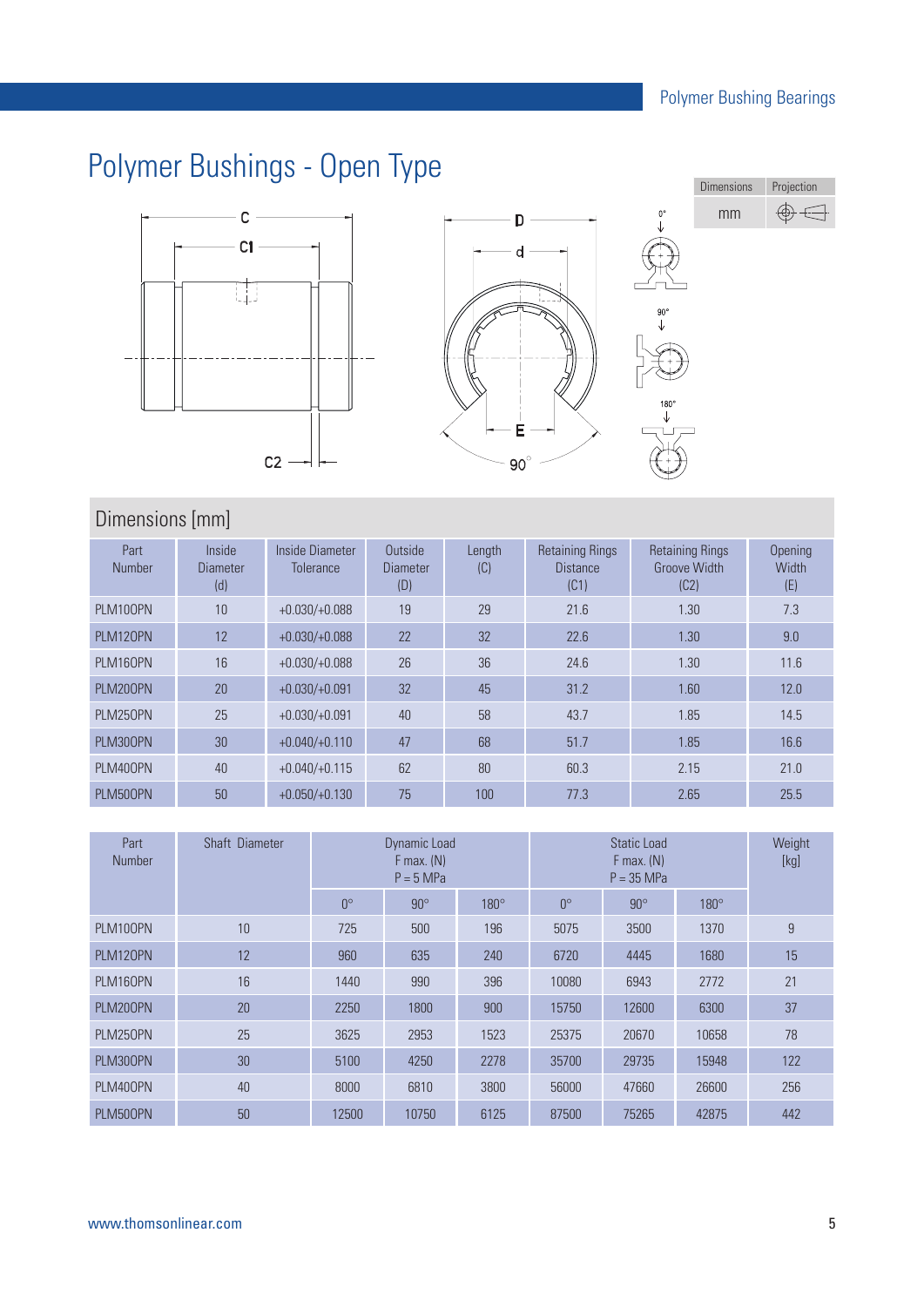

# Pillow Blocks - Closed Type



## Single Block Dimensions [mm]

| Part<br>Number | Inside<br>Diam.<br>(d) | Center<br>Height<br>± 0.02<br>(H) | <b>Block</b><br><b>Height</b><br>(H1) | <b>Block</b><br>Width<br>(A) | Center<br>Width<br>± 0.02<br>(A1) | <b>Block</b><br>Length<br>(B) | Hole<br>Length<br>± 0.1<br>(E) | Hole<br>Width<br>± 0.1<br>(E1) | Hole<br>Diam.<br>(N) | <b>Thread</b><br>$Size \times$<br>Length<br>(N2) | Weight<br>[kg] |
|----------------|------------------------|-----------------------------------|---------------------------------------|------------------------------|-----------------------------------|-------------------------------|--------------------------------|--------------------------------|----------------------|--------------------------------------------------|----------------|
| PLBM12         | 12                     | 18                                | 35                                    | 43                           | 21.5                              | 39                            | 23                             | 32                             | 4.3                  | $M5 \times 11$                                   | 0.117          |
| PLBM16         | 16                     | 22                                | 42                                    | 53                           | 26.5                              | 43                            | 26                             | 40                             | 5.3                  | $M6 \times 13$                                   | 0.180          |
| PLBM20         | 20                     | 25                                | 50                                    | 60                           | 30.0                              | 54                            | 32                             | 45                             | 6.6                  | $M8 \times 18$                                   | 0.300          |
| PLBM25         | 25                     | 30                                | 60                                    | 78                           | 39.0                              | 67                            | 40                             | 60                             | 8.4                  | $M10 \times 22$                                  | 0.571          |
| PLBM30         | 30                     | 35                                | 71                                    | 87                           | 43.5                              | 79                            | 45                             | 68                             | 8.4                  | $M10 \times 22$                                  | 0.889          |
| PLBM40         | 40                     | 45                                | 91                                    | 108                          | 54.0                              | 91                            | 58                             | 86                             | 10.5                 | $M12 \times 26$                                  | 1.638          |

### Twin Block Dimensions [mm]

| Part<br><b>Number</b> | Inside<br>Diam.<br>(d) | Center<br>Height<br>± 0.02<br>(H) | <b>Block</b><br>Height<br>(H1) | <b>Block</b><br>Width<br>(A) | Center<br>Width<br>± 0.02<br>(A1) | <b>Block</b><br>Length<br>(B) | Hole<br>Length<br>± 0.1<br>(E) | Hole<br>Width<br>± 0.1<br>(E1) | Hole<br>Diam.<br>(N) | <b>Thread</b><br>$Size \times$<br>Length<br>(N2) | Weight<br>[kg] | Dynamic<br>Load<br>[N] | <b>Static</b><br>Load<br>[N] |
|-----------------------|------------------------|-----------------------------------|--------------------------------|------------------------------|-----------------------------------|-------------------------------|--------------------------------|--------------------------------|----------------------|--------------------------------------------------|----------------|------------------------|------------------------------|
| PLTBM12               | 12                     | 18                                | 35                             | 43                           | 21.5                              | 75                            | 56                             | 32                             | 4.3                  | $M5 \times 11$                                   | 0.232          | 1920                   | 13440                        |
| PLTBM16               | 16                     | 22                                | 42                             | 53                           | 26.5                              | 84                            | 64                             | 40                             | 5.3                  | $M6 \times 13$                                   | 0.361          | 2880                   | 20160                        |
| PLTBM20               | 20                     | 25                                | 50                             | 60                           | 30.0                              | 104                           | 76                             | 45                             | 6.6                  | $M8 \times 18$                                   | 0.608          | 4500                   | 31500                        |
| PLTBM25               | 25                     | 30                                | 60                             | 78                           | 39.0                              | 130                           | 94                             | 60                             | 8.4                  | $M10 \times 22$                                  | 1.143          | 7250                   | 50750                        |
| PLTBM30               | 30                     | 35                                | 71                             | 87                           | 43.5                              | 152                           | 106                            | 68                             | 8.4                  | $M10 \times 22$                                  | 1.757          | 10200                  | 71400                        |
| PLTBM40               | 40                     | 45                                | 91                             | 108                          | 54.0                              | 176                           | 124                            | 86                             | 10.5                 | $M12 \times 26$                                  | 3.256          | 16000                  | 112000                       |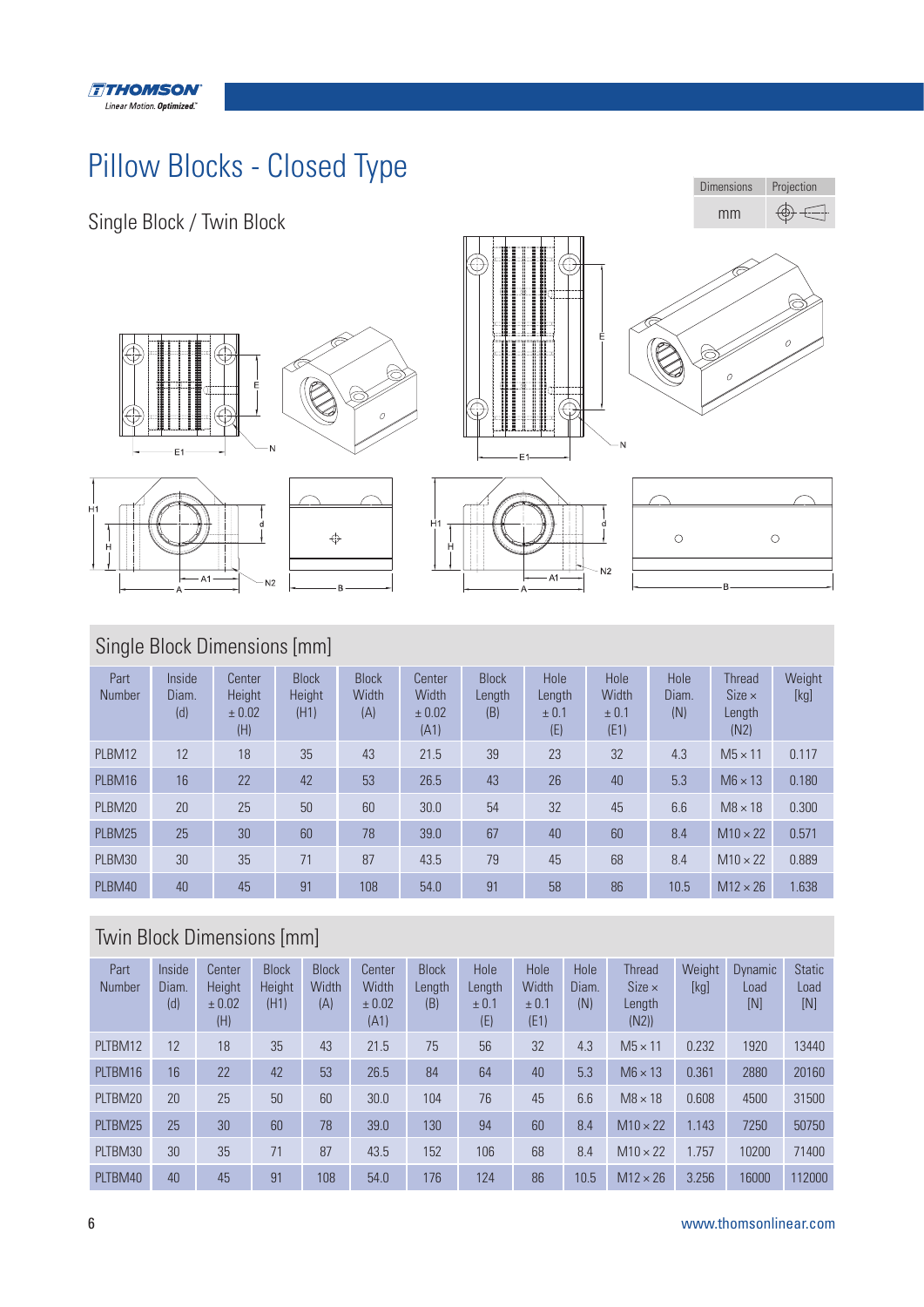# Pillow Blocks - Open Type



### Single Block Dimensions [mm]

| Part<br>Number | Inside<br>Diam.<br>(d) | Center<br>Height<br>± 0.02<br>(H) | <b>Block</b><br>Height<br>(H1) | <b>Block</b><br>Width<br>(A) | Center<br>Width<br>± 0.02<br>(A1) | <b>Block</b><br>Length<br>(B) | Hole<br>Length<br>± 0.1<br>(E) | Hole<br><b>Width</b><br>± 0.1<br>(E1) | Hole<br>Diam.<br>(N) | <b>Thread</b><br>$Size \times$<br>Length<br>(N2) | Opening<br>Angle<br>(a)<br>$[^{\circ}]$ | Weight<br>[kg] |
|----------------|------------------------|-----------------------------------|--------------------------------|------------------------------|-----------------------------------|-------------------------------|--------------------------------|---------------------------------------|----------------------|--------------------------------------------------|-----------------------------------------|----------------|
| PLBM12PN       | 12                     | 18                                | 28                             | 43                           | 21.5                              | 39                            | 23                             | 32                                    | 4.3                  | $M5 \times 11$                                   | 66                                      | 0.097          |
| PLBM16PN       | 16                     | 22                                | 35                             | 53                           | 26.5                              | 43                            | 26                             | 40                                    | 5.3                  | $M6 \times 13$                                   | 70                                      | 0.159          |
| PLBM20PN       | 20                     | 25                                | 42                             | 60                           | 30.0                              | 54                            | 32                             | 45                                    | 6.6                  | $M8 \times 18$                                   | 50                                      | 0.253          |
| PLBM25PN       | 25                     | 30                                | 51                             | 78                           | 39.0                              | 67                            | 40                             | 60                                    | 8.4                  | $M10 \times 22$                                  | 60                                      | 0.507          |
| PLBM30PN       | 30                     | 35                                | 60                             | 87                           | 43.5                              | 79                            | 45                             | 68                                    | 8.4                  | $M10 \times 22$                                  | 55                                      | 0.797          |
| PLBM40PN       | 40                     | 45                                | 77                             | 108                          | 54.0                              | 91                            | 58                             | 86                                    | 10.5                 | $M12 \times 26$                                  | 54                                      | 1.435          |

### Twin Block Dimensions [mm]

| Part<br><b>Number</b> | Inside<br>Diam.<br>(d) | Center<br><b>Height</b><br>± 0.02<br>(H) | <b>Block</b><br>Height<br>(H1) | <b>Block</b><br><b>Width</b><br>(A) | Center<br>Width<br>± 0.02<br>(A1) | <b>Block</b><br>Length<br>(B) | Hole<br>Length<br>± 0.1<br>(E) | Hole<br>Width<br>± 0.1<br>(E1) | Hole<br>Diam.<br>(N) | <b>Thread</b><br>$Size \times$<br>Length<br>(N2) | <b>Opening</b><br>Angle<br>(a)<br>[°] | Weight<br>[kg] |
|-----------------------|------------------------|------------------------------------------|--------------------------------|-------------------------------------|-----------------------------------|-------------------------------|--------------------------------|--------------------------------|----------------------|--------------------------------------------------|---------------------------------------|----------------|
| PLTBM12PN             | 12                     | 18                                       | 28                             | 43                                  | 21.5                              | 76                            | 56                             | 32                             | 4.3                  | $M5 \times 11$                                   | 66                                    | 0.197          |
| PLTBM16PN             | 16                     | 22                                       | 35                             | 53                                  | 26.5                              | 84                            | 64                             | 40                             | 5.3                  | $M6 \times 13$                                   | 70                                    | 0.323          |
| PLTBM20PN             | 20                     | 25                                       | 42                             | 60                                  | 30.0                              | 104                           | 76                             | 45                             | 6.6                  | $M8 \times 18$                                   | 50                                    | 0.508          |
| PLTBM25PN             | 25                     | 30                                       | 51                             | 78                                  | 39.0                              | 130                           | 94                             | 60                             | 8.4                  | $M10 \times 22$                                  | 60                                    | 1.028          |
| PLTBM30PN             | 30                     | 35                                       | 60                             | 87                                  | 43.5                              | 152                           | 106                            | 68                             | 8.4                  | $M10 \times 22$                                  | 55                                    | 1.588          |
| PLTBM40PN             | 40                     | 45                                       | 77                             | 108                                 | 54.0                              | 176                           | 124                            | 86                             | 10.5                 | $M12 \times 26$                                  | 54                                    | 2.879          |